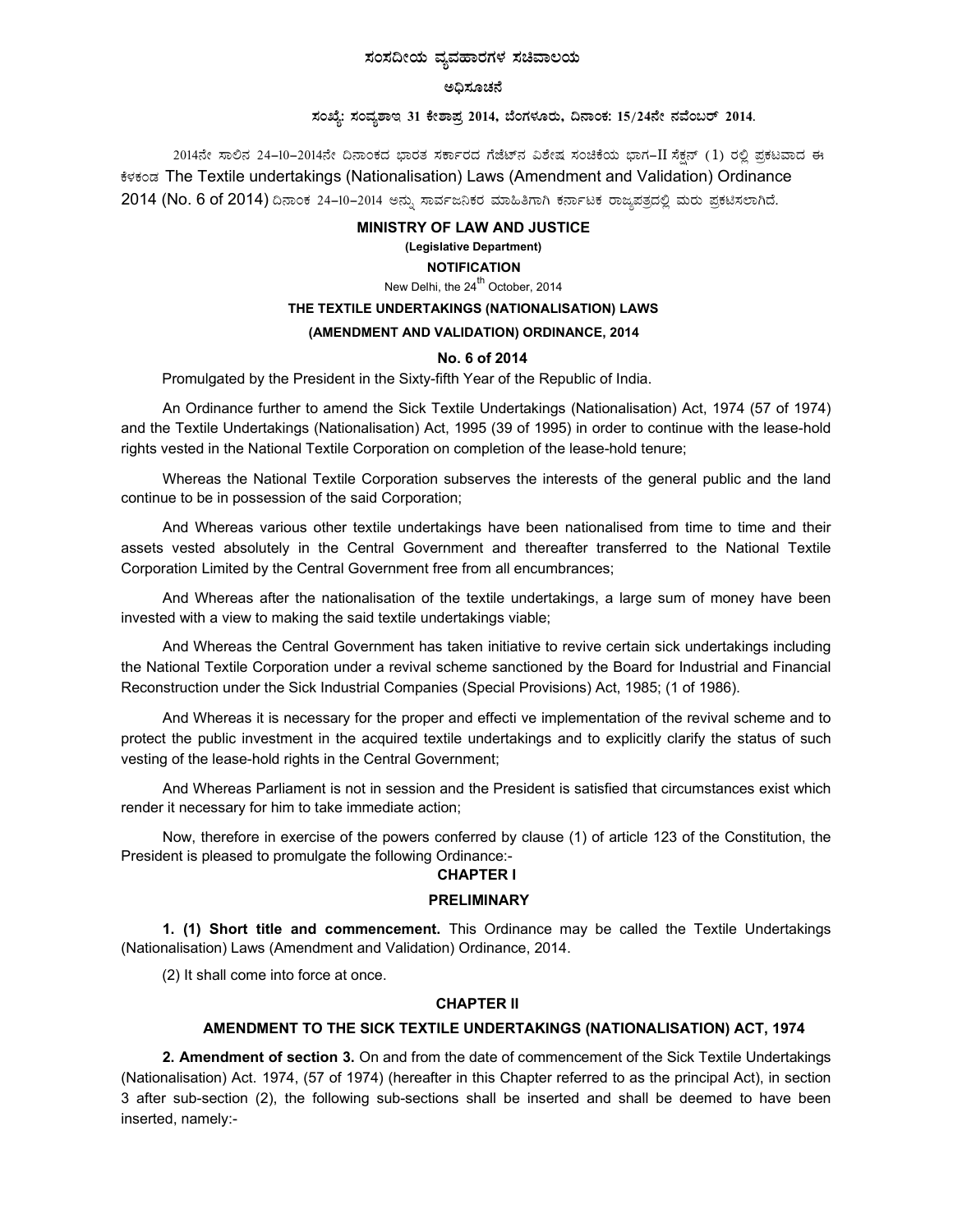- "(3) Notwithstanding the transfer and vesting of any sick textile undertaking to the National Textile Corporation by virtue of sub-section (2), the lease-hold rights of the sick textile undertakings shall continue to remain vested in the Central Government on payment of lease-hold rents and shall be discharged, for and on behalf of that Government, by the National Textile Corporation as and when payment of such lease-hold rents or any amount becomes due and payable.
- (4) Subject to sub-section (3), no court shall have jurisdiction to order divestment from the National Textile Corporation of the property vested in it by the Central Government." .

**3. Amendment of section 4.** On and from the date of commencement of the principal Act, in section 4, after sub-section (7), the following sub-sections shall be inserted and shall be deemed to have been inserted, namely:-

- "(8) Notwithstanding the fact that the textile operations have been discontinued in any sick textile undertaking being revived, shall for all effects and purposes be deemed that the textile operations are being continued and no suit or proceeding shall be instituted or if instituted be maintainable against the National Textile Corporation on the ground that it has discontinued such activity in the sick textile undertaking.
- (9) For the removal of doubts, it is hereby declared that the continued deemed vesting of the lease-hold land in the Central Government shall not affect, impair or in any manner prejudice the rights of the National Textile Corporation to prosecute or defend any proceedings as a subsequent vestee in respect of any such lease-hold rights and no such proceedings shall fail only on account of the non impleadment of that Government.".
- **4. Insertion of new section 41.** After section 40 of the principal Act, the following section shall section be inserted, namely:-

**"41. Validation.** Notwithstanding anything contained in any judgment, decree or order of any court, tribunal or other authority,-

- (a) the provisions of this Act, as amended by the Textile Undertakings (Nationalisation) Laws (Amendment and Validation) Ordinance, 2014, shall have and shall be deemed always to have effect for all purposes as if the provisions of this Act, as amended by the said Ordinance, had been in force at all material times;
- (b) any lease-hold property divested from the National Textile Corporation to any person under the provisions of this Act, as it stood immediately before the commencement of the Textile Undertakings (Nationalisation) Laws (Amendment and Validation) Ordinance, 2014, shall stand transferred to and vest or continue to vest, free from all encumbrances, in the National Textile Corporation in the same manner as it was vested in the National Textile Corporation before such divesting of that property under the provisions of this Act, as if the provisions of this Act as amended by the aforesaid Ordinance, were in force at all material times;
- (c) no suit or other proceedings shall, without prejudice to the generality of the foregoing provisions, be maintained or continued in any court or tribunal or authority for the enforcement of any decree or order or direction given by such court or tribunal or authority, notwithstanding any undertaking filed by the National Textile Corporation in any court or tribunal or authority, directing divestment of such lease-hold property from the National Textile Corporation vested in it under section 3 of this Act, as it stood before the commencement of the Textile Undertakings (Nationalisation) Laws (Amendment and Validation) Ordinance, 2014, and such lease-hold property shall continue to vest in the National Textile Corporation under section 3 of this Act as amended by the aforesaid Ordinance, as ifthe said section was in force at all material times;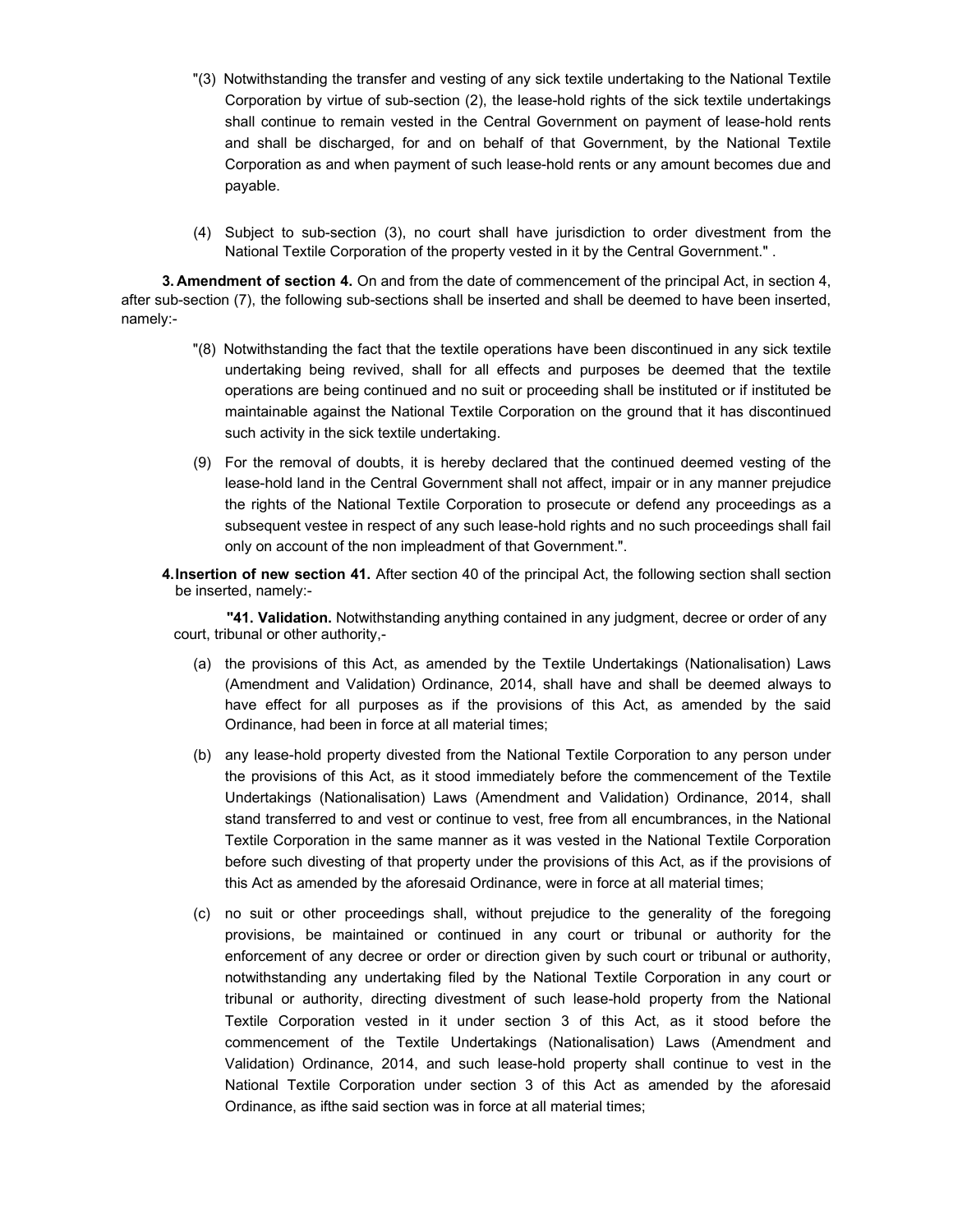(d) any transfer of any property, vested in the National Textile Corporation, by virtue of any order of attachment, seizure or sale in execution of a decree of a civil court or orders of any tribunal or other authority in respect of lease-hold property vested in the National Textile Corporation which is contrary to the provisions of this Act, as amended by the Textile Undertakings (Nationalisation) Laws (Amendment and Validation) Ordinance, 2014, shall be deemed to be null and void and notwithstanding such transfer, continue to vest in the National Textile Corporation under this Ordinance.".

### **CHAPTER III**

#### **AMENDMENTS TO THE TEXTILE UNDERTAKINGS (NATIONALISATION) ACT, 1995**

**5. Amendment of section 3.** On and from the date of commencement of the Textile Undertakings (Nationalisation) Act, 1995 (39 of 1995) (hereafter in this Chapter referred to as the principal Act), in section 3, after sub-section (2), the following sub-sections shall be inserted and shall be deemed to have been inserted, namely:-

- "(3) Notwithstanding the transfer and vesting of any textile undertaking to the National Textile Corporation by virtue of sub-section (2), the lease-hold rights of the textile undertakings shall continue to remain vested in the Central Government on payment of lease-hold rents and shall be discharged, for and on behalf of that Government, by the National Textile Corporation as and when payment of such lease¬hold rents or any amount becomes due and payable.
- (4) Subject to sub-section (3), no court shall have jurisdiction to order di vestment from the National Textile Corporation of the property vested in it by the Central Government.".

**6. Amendment of section 4.** On and from the date of commencement of the principal Act, in section 4, after sub-section (7), the following sub-sections shall be inserted and shall be deemed to have been inserted, namely:-

- "(8) Notwithstanding the fact that the textile operations have been discontinued in any textile undertaking being revived, shall for all effects and purposes shall be deemed that the textile operations are being continued and no suit or proceeding shall be instituted or if instituted be maintainable against the National Textile Corporation on the ground that it has discontinued such activity in the textile undertaking.
- (9) For the removal of doubts, it is hereby declared that the continued deemed vesting of the lease-hold land in the Central Government shall not affect, impair or in any manner prejudice the rights of the National Textile Corporation to prosecute or defend any proceedings as a subsequent vestee in respect of any such lease-hold rights and no such proceedings shall fail only on account of the non-impleadment of that Government.".
- **7. Insertion of new section 39.** After section 38 of the principal Act, the following section shall be inserted, namely:-

**"39. Validation.** Notwithstanding anything contained in any judgment, decree or order of any court, tribunal or other authority,-

- (a) the provisions of this Act, as amended by the Textile Undertakings (Nationalisation) Laws (Amendment and Validation) Ordinance, 2014, shall have and shall be deemed always to have effect for all purposes as if the provisions of this Act, as amended by the said Ordinance, had been in force at all material times;
- (b) any lease-hold property divested from the National Textile Corporation to any person under the provisions of this Act, as it stood immediately before the commencement of the Textile Undertakings (Nationalisation) Laws (Amendment and Validation) Ordinance, 2014, shall stand transferred to and vest or continue to vest, free from all encumbrances, in the National Textile Corporation in the same manner as it was vested in the National Textile Corporation before such divesting of that property under the provisions of this Act as if the provisions of this Act, as amended by the aforesaid Ordinance, were in force at all material times;